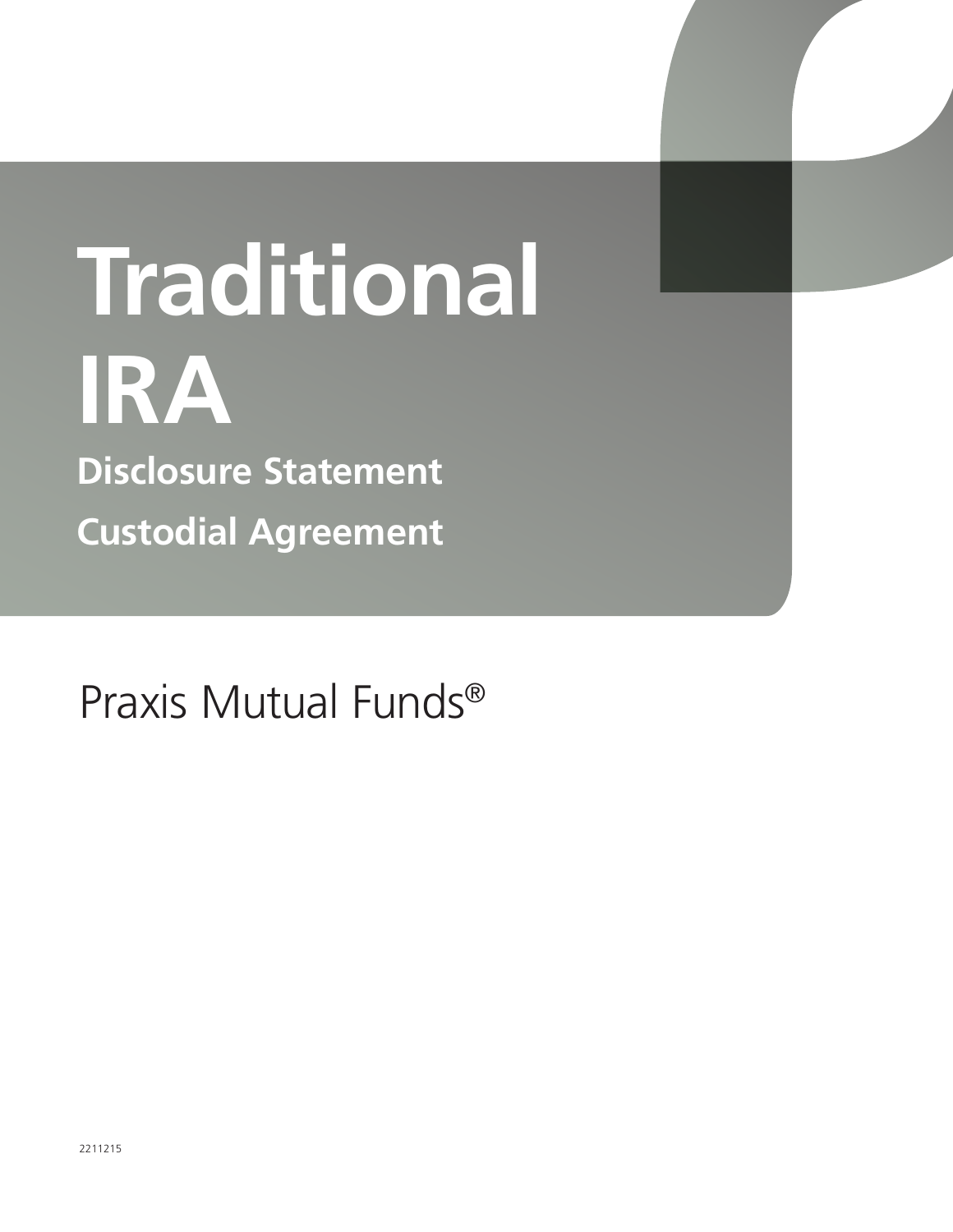## **INDIVIDUAL RETIREMENT CUSTODIAL ACCOUNT AGREEMENT**

Form 5305-A under section 408(a) of the Internal Revenue Code. The Internal Revenue Code. Form (Rev. Dec. 2021)

The depositor named on the application is establishing a Traditional individual retirement account under section 408(a) to provide for his or her retirement and for the support of his or her beneficiaries after death.

The custodian named on the application has given the depositor the disclosure statement required by Regulations section 1.408-6.

The depositor has assigned the custodial account the sum indicated on the application.

The depositor and the custodian make the following agreement:

#### **ARTICLE I**

Except in the case of a rollover contribution described in section 402(c), 403(a)(4), 403(b)(8), 408(d)(3), or 457(e)(16), an employer contribution to a simplified employee pension plan as described in section 408(k) or a recharacterized contribution described in section 408A(d)(6), the custodian will accept only cash contributions up to \$5,500 per year for tax years 2013 through 2017. For individuals who have reached the age of 50 by the end of the year, the contribution limit is increased to \$6,500 per year for tax years 2013 through 2017. For years after 2017, these limits will be increased to reflect a cost-of-living adjustment, if any.

#### **ARTICLE II**

The depositor's interest in the balance in the custodial account is nonforfeitable.

#### **ARTICLE III**

- 1. No part of the custodial account funds may be invested in life insurance contracts, nor may the assets of the custodial account be commingled with other property except in a common trust fund or common investment fund (within the meaning of section 408(a)(5)).
- 2. No part of the custodial account funds may be invested in collectibles (within the meaning of section 408(m)) except as otherwise permitted by section 408(m)(3), which provides an exception for certain gold, silver, and platinum coins, coins issued under the laws of any state, and certain bullion.

## **ARTICLE IV**

- 1. Notwithstanding any provision of this agreement to the contrary, the distribution of the depositor's interest in the custodial account shall be made in accordance with the following requirements and shall otherwise comply with section 408(a)(6) and the regulations thereunder, the provisions of which are herein incorporated by reference.
- 2. The depositor's entire interest in the custodial account must be, or begin to be, distributed not later than the depositor's required beginning date, April 1 following the calendar year in which the depositor reaches age 70½. By that date, the depositor may elect, in a manner acceptable to the custodian, to have the balance in the custodial account distributed in: (a) A single sum or (b) Payments over a period not longer than the life of the depositor or the joint lives of the depositor and his or her designated beneficiary.
- 3. If the depositor dies before his or her entire interest is distributed to him or her, the remaining interest will be distributed as follows:
	- (a) If the depositor dies on or after the required beginning date and:
		- (i) the designated beneficiary is the depositor's surviving spouse, the remaining interest will be distributed over the surviving spouse's life expectancy as determined each year until such spouse's death, or over the period in paragraph (a)(iii) below if longer. Any interest remaining after the spouse's death will be distributed over such spouse's remaining life expectancy as

determined in the year of the spouse's death and reduced by one for each subsequent year, or, if distributions are being made over the period in paragraph (a)(iii) below, over such period.

- (ii) the designated beneficiary is not the depositor's surviving spouse, the remaining interest will be distributed over the beneficiary's remaining life expectancy as determined in the year following the death of the depositor and reduced by one for each subsequent year, or over the period in paragraph (a)(iii) below if longer.
- (iii) there is no designated beneficiary, the remaining interest will be distributed over the remaining life expectancy of the depositor as determined in the year of the depositor's death and reduced by one for each subsequent year.
- (b) If the depositor dies before the required beginning date, the remaining interest will be distributed in accordance with paragraph (i) below or, if elected or there is no designated beneficiary, in accordance with paragraph (ii) below.
	- (i) The remaining interest will be distributed in accordance with paragraphs (a)(i) and (a)(ii) above (but not over the period in paragraph (a)(iii), even if longer), starting by the end of the calendar year following the year of the depositor's death. If, however, the designated beneficiary is the depositor's surviving spouse, then this distribution is not required to begin before the end of the calendar year in which the depositor would have reached age 70½. But, in such case, if the depositor's surviving spouse dies before distributions are required to begin, then the remaining interest will be distributed in accordance with paragraph (a)(ii) above (but not over the period in paragraph (a)(iii), even if longer), over such spouse's designated beneficiary's life expectancy, or in accordance with paragraph (ii) below if there is no such designated beneficiary.
	- (ii) The remaining interest will be distributed by the end of the calendar year containing the fifth anniversary of the depositor's death.
- 4. If the depositor dies before his or her entire interest has been distributed and if the designated beneficiary is not the depositor's surviving spouse, no additional contributions may be accepted in the account.
- 5. The minimum amount that must be distributed each year, beginning with the year containing the depositor's required beginning date, is known as the "required minimum distribution" and is determined as follows.
	- (a) The required minimum distribution under paragraph 2(b) for any year, beginning with the year the depositor reaches age 70½, is the depositor's account value at the close of business on December 31 of the preceding year divided by the distribution period in the uniform lifetime table in Regulations section 1.401(a)(9)-9. However, if the depositor's designated beneficiary is his or her surviving spouse, the required minimum distribution for a year shall not be more than the depositor's account value at the close of business on December 31 of the preceding year divided by the number in the joint and last survivor table in Regulations section 1.401(a)(9)-9. The required minimum distribution for a year under this paragraph (a) is determined using the depositor's (or, if applicable, the depositor and spouse's) attained age (or ages) in the year.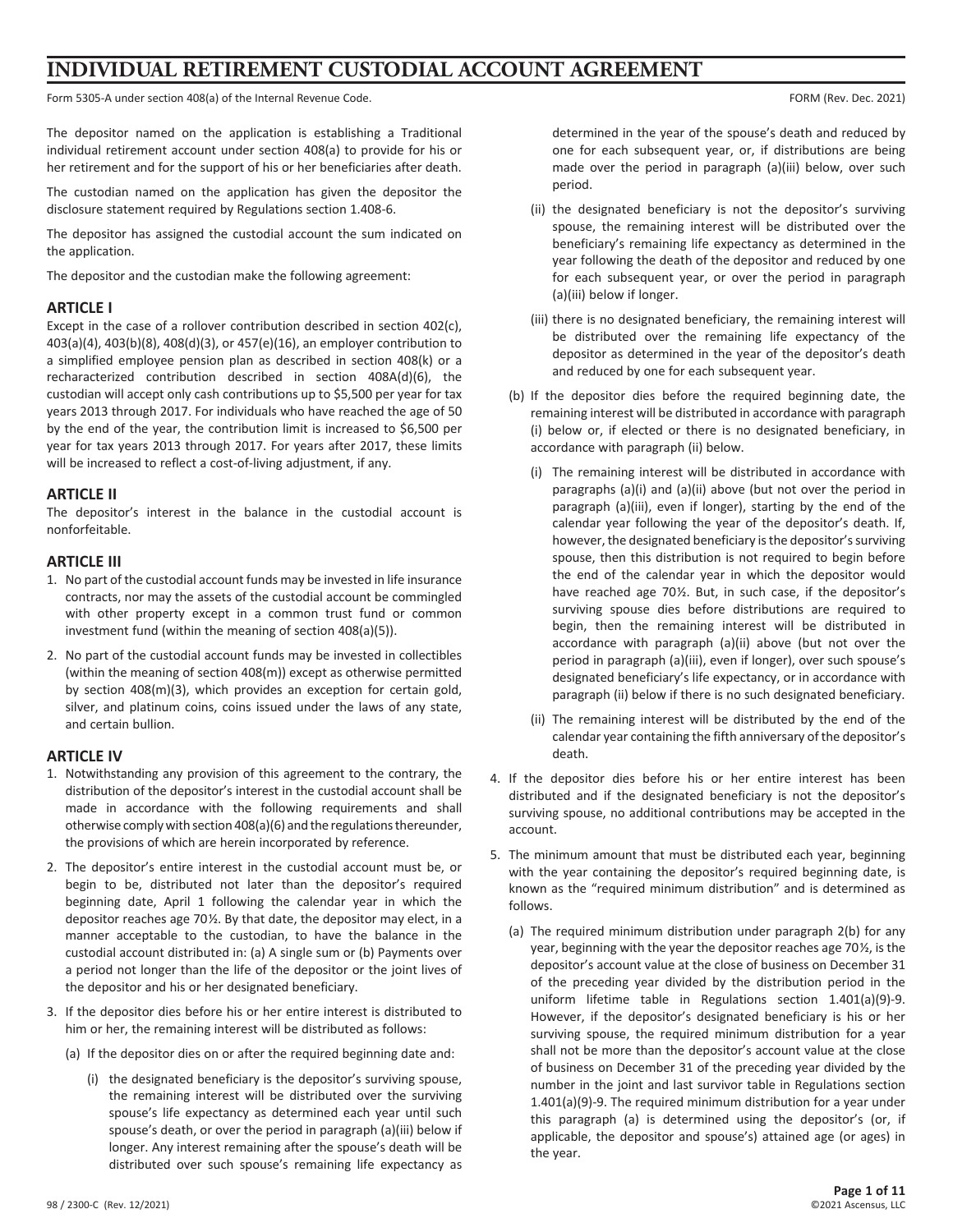- (b) The required minimum distribution under paragraphs 3(a) and 3(b) (i) for a year, beginning with the year following the year of the depositor's death (or the year the depositor would have reached age 70½, if applicable under paragraph 3(b)(i)) is the account value at the close of business on December 31 of the preceding year divided by the life expectancy (in the single life table in Regulations section 1.401(a)(9)-9) of the individual specified in such paragraphs 3(a) and 3(b)(i).
- (c) The required minimum distribution for the year the depositor reaches age 70½ can be made as late as April 1 of the following year. The required minimum distribution for any other year must be made by the end of such year.
- 6. The owner of two or more Traditional IRAs may satisfy the minimum distribution requirements described above by taking from one Traditional IRA the amount required to satisfy the requirement for another in accordance with the regulations under section 408(a)(6).

#### **ARTICLE V**

- 1. The depositor agrees to provide the custodian with all information necessary to prepare any reports required by section 408(i) and Regulations sections 1.408-5 and 1.408-6.
- 2. The custodian agrees to submit to the Internal Revenue Service (IRS) and depositor the reports prescribed by the IRS.

#### **ARTICLE VI**

Notwithstanding any other articles which may be added or incorporated, the provisions of Articles I through III and this sentence will be controlling. Any additional articles inconsistent with section 408(a) and the related regulations will be invalid.

#### **ARTICLE VII**

This agreement will be amended as necessary to comply with the provisions of the Code and the related regulations. Other amendments may be made with the consent of the persons whose signatures appear on the application.

#### **ARTICLE VIII**

- 8.01 **Definitions –** In this part of this agreement (Article VIII), the words "you" and "your" mean the depositor. The words "we," "us," and "our" mean the custodian. The word "Code" means the Internal Revenue Code, and "regulations" means the Treasury regulations.
- 8.02 **Notices and Change of Address –** Any required notice regarding this IRA will be considered effective when we send it to the intended recipient at the last address that we have in our records. Any notice to be given to us will be considered effective when we actually receive it. You, or the intended recipient, must notify us of any change of address.
- 8.03 **Representations and Responsibilities –** You represent and warrant to us that any information you have given or will give us with respect to this agreement is complete and accurate. Further, you agree that any directions you give us or action you take will be proper under this agreement, and that we are entitled to rely upon any such information or directions. If we fail to receive directions from you regarding any transaction, if we receive ambiguous directions regarding any transaction, or if we, in good faith, believe that any transaction requested is in dispute, we reserve the right to take no action until further clarification acceptable to us is received from you or the appropriate government or judicial authority. We will not be responsible for losses of any kind that may result from your directions to us or your actions or failures to act, and you agree to reimburse us for any loss we may incur as a result of such directions, actions, or failures to act. We will not be responsible for any penalties, taxes, judgments, or expenses you incur in connection

with your IRA. We have no duty to determine whether your contributions or distributions comply with the Code, regulations, rulings, or this agreement.

We may permit you to appoint, through written notice acceptable to us, an authorized agent to act on your behalf with respect to this agreement (e.g., attorney-in-fact, executor, administrator, investment manager), but we have no duty to determine the validity of such appointment or any instrument appointing such authorized agent. We will not be responsible for losses of any kind that may result from directions, actions, or failures to act by your authorized agent, and you agree to reimburse us for any loss we may incur as a result of such directions, actions, or failures to act by your authorized agent.

You will have 60 days after you receive any documents, statements, or other information from us to notify us in writing of any errors or inaccuracies reflected in these documents, statements, or other information. If you do not notify us within 60 days, the documents, statements, or other information will be deemed correct and accurate, and we will have no further liability or obligation for such documents, statements, other information, or the transactions described therein.

By performing services under this agreement we are acting as your agent. You acknowledge and agree that nothing in this agreement will be construed as conferring fiduciary status upon us. We will not be required to perform any additional services unless specifically agreed to under the terms and conditions of this agreement, or as required under the Code and the regulations promulgated thereunder with respect to IRAs. You agree to indemnify and hold us harmless for any and all claims, actions, proceedings, damages, judgments, liabilities, costs, and expenses, including attorney's fees arising from or in connection with this agreement.

To the extent written instructions or notices are required under this agreement, we may accept or provide such information in any other form permitted by the Code or applicable regulations including, but not limited to, electronic communication.

- 8.04 **Disclosure of Account Information –** We may use agents and/or subcontractors to assist in administering your IRA. We may release nonpublic personal information regarding your IRA to such providers as necessary to provide the products and services made available under this agreement, and to evaluate our business operations and analyze potential product, service, or process improvements.
- 8.05 **Service Fees –** We have the right to charge an annual service fee or other designated fees (e.g., a transfer, rollover, or termination fee) for maintaining your IRA. In addition, we have the right to be reimbursed for all reasonable expenses, including legal expenses, we incur in connection with the administration of your IRA. We may charge you separately for any fees or expenses, or we may deduct the amount of the fees or expenses from the assets in your IRA at our discretion. We reserve the right to charge any additional fee after giving you 30 days' notice. Fees such as subtransfer agent fees or commissions may be paid to us by third parties for assistance in performing certain transactions with respect to this IRA.

Any brokerage commissions attributable to the assets in your IRA will be charged to your IRA. You cannot reimburse your IRA for those commissions.

8.06 **Investment of Amounts in the IRA –** You have exclusive responsibility for and control over the investment of the assets of your IRA. All transactions will be subject to any and all restrictions or limitations, direct or indirect, that are imposed by our charter, articles of incorporation, or bylaws; any and all applicable federal and state laws and regulations; the rules, regulations, customs and usages of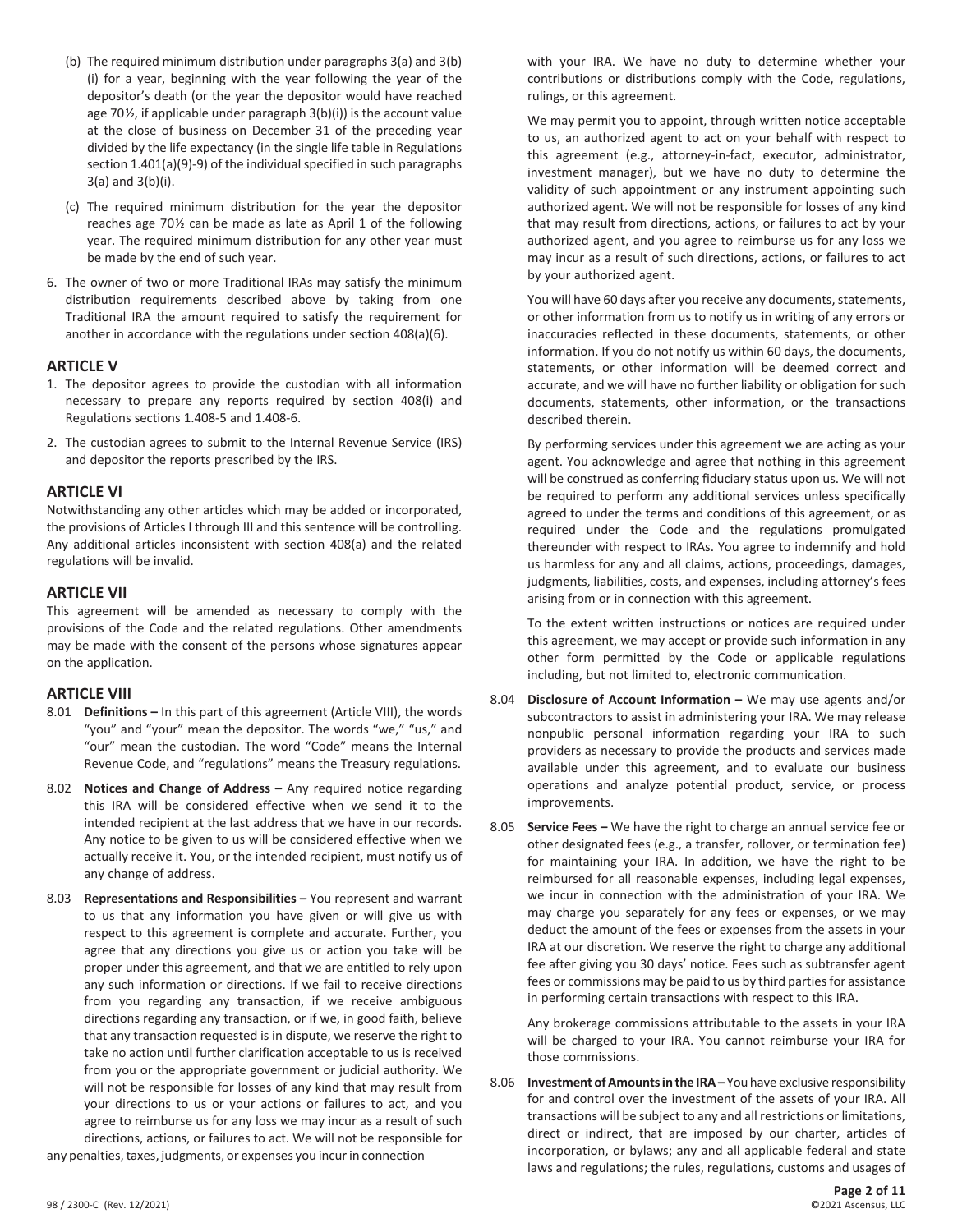any exchange, market or clearing house where the transaction is executed; our policies and practices; and this agreement. After your death, your beneficiaries will have the right to direct the investment of your IRA assets, subject to the same conditions that applied to you during your lifetime under this agreement (including, without limitation, Section 8.03 of this article). We will have no discretion to direct any investment in your IRA. We assume no responsibility for rendering investment advice with respect to your IRA, nor will we offer any opinion or judgment to you on matters concerning the value or suitability of any investment or proposed investment for your IRA. In the absence of instructions from you, or if your instructions are not in a form acceptable to us, we will have the right to hold any uninvested amounts in cash, and we will have no responsibility to invest uninvested cash unless and until directed by you. We will not exercise the voting rights and other shareholder rights with respect to investments in your IRA unless you provide timely written directions acceptable to us.

You will select the investment for your IRA assets from those investments that we are authorized by our charter, articles of incorporation, or bylaws to offer and do in fact offer for IRAs (e.g., term share accounts, passbook accounts, certificates of deposit, money market accounts.)

8.07 **Beneficiaries –** If you die before you receive all of the amounts in your IRA, payments from your IRA will be made to your beneficiaries. We have no obligation to pay your beneficiaries until such time we are notified of your death by receiving a valid death certificate.

You may designate one or more persons or entities as beneficiary of your IRA. This designation can only be made on a form provided by or acceptable to us, and it will only be effective when it is filed with us during your lifetime. Each beneficiary designation you file with us will cancel all previous designations. The consent of your beneficiaries will not be required for you to revoke a beneficiary designation. If you do not make a designation, your spouse will automatically be your beneficiary. If you have designated both primary and contingent beneficiaries and no primary beneficiary survives you, the contingent beneficiaries will acquire the designated share of your IRA. If all of your primary and contingent beneficiaries predecease you, your estate will be the beneficiary.

A spouse beneficiary will have all rights as granted under the Code or applicable regulations to treat your IRA as his or her own.

We may allow, if permitted by state law, an original IRA beneficiary (the beneficiary who is entitled to receive distributions from an inherited IRA at the time of your death) to name successor beneficiaries for the inherited IRA. This designation can only be made on a form provided by or acceptable to us, and it will only be effective when it is filed with us during the original IRA beneficiary's lifetime. Each beneficiary designation form that the original IRA beneficiary files with us will cancel all previous designations. The consent of a successor beneficiary will not be required for the original IRA beneficiary to revoke a successor beneficiary designation. If the original IRA beneficiary does not designate a successor beneficiary, his or her estate will be the successor beneficiary. In no event will the successor beneficiary be able to extend the distribution period beyond that required for the original IRA beneficiary.

If we so choose, for any reason (e.g., due to limitations of our charter or bylaws), we may require that a beneficiary of a deceased IRA owner take total distribution of all IRA assets by December 31 of the year following the year of death.

8.08 **Required Minimum Distributions –** Your required minimum distribution is calculated using the uniform lifetime table in Regulations section 1.401(a)(9)-9. However, if your spouse is your sole designated beneficiary and is more than 10 years younger than you, your required minimum distribution is calculated each year using the joint and last survivor table in Regulations section 1.401(a)(9)-9.

If you fail to request your required minimum distribution by your required beginning date, we can, at our complete and sole discretion, do any one of the following.

- Make no distribution until you give us a proper withdrawal request
- Distribute your entire IRA to you in a single sum payment
- Determine your required minimum distribution from your IRA each year based on your life expectancy, calculated using the uniform lifetime table in Regulations section 1.401(a)(9)-9, and pay those distributions to you until you direct otherwise

We will not be liable for any penalties or taxes related to your failure to take a required minimum distribution.

8.09 **Termination of Agreement, Resignation, or Removal of Custodian –** Either party may terminate this agreement at any time by giving written notice to the other. We can resign as custodian at any time effective 30 days after we send written notice of our resignation to you. Upon receipt of that notice, you must make arrangements to transfer your IRA to another financial organization. If you do not complete a transfer of your IRA within 30 days from the date we send the notice to you, we have the right to transfer your IRA assets to a successor IRA trustee or custodian that we choose in our sole discretion, or we may pay your IRA to you in a single sum. We will not be liable for any actions or failures to act on the part of any successor trustee or custodian, nor for any tax consequences you may incur that result from the transfer or distribution of your assets pursuant to this section.

If this agreement is terminated, we may charge to your IRA a reasonable amount of money that we believe is necessary to cover any associated costs, including but not limited to one or more of the following.

- Any fees, expenses, or taxes chargeable against your IRA
- Any penalties or surrender charges associated with the early withdrawal of any savings instrument or other investment in your IRA

If we are a nonbank custodian required to comply with Regulations section 1.408-2(e) and we fail to do so or we are not keeping the records, making the returns, or sending the statements as are required by forms or regulations, the IRS may require us to substitute another trustee or custodian.

We may establish a policy requiring distribution of the entire balance of your IRA to you in cash or property if the balance of your IRA drops below the minimum balance required under the applicable investment or policy established.

8.10 **Successor Custodian –** If our organization changes its name, reorganizes, merges with another organization (or comes under the control of any federal or state agency), or if our entire organization (or any portion that includes your IRA) is bought by another organization, that organization (or agency) will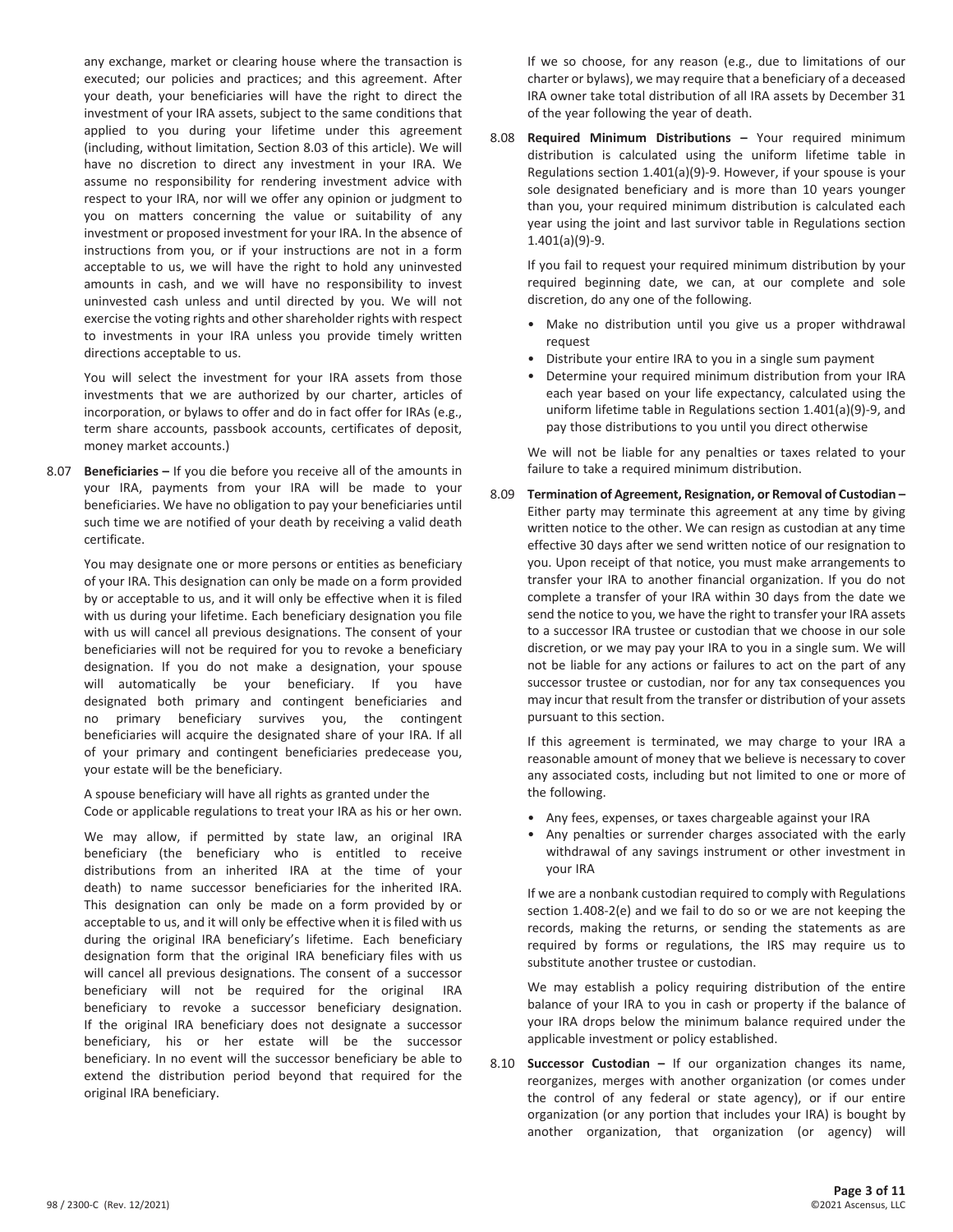automatically become the trustee or custodian of your IRA, but only if it is the type of organization authorized to serve as an IRA trustee or custodian.

- 8.11 **Amendments –** We have the right to amend this agreement at any time. Any amendment we make to comply with the Code and related regulations does not require your consent. You will be deemed to have consented to any other amendment unless, within 30 days from the date we send the amendment, you notify us in writing that you do not consent.
- 8.12 **Withdrawals or Transfers –** All requests for withdrawal or transfer will be in writing on a form provided by or acceptable to us. The method of distribution must be specified in writing or in any other method acceptable to us. The tax identification number of the recipient must be provided to us before we are obligated to make a distribution. Withdrawals will be subject to all applicable tax and other laws and regulations, including but not limited to possible early distribution penalty taxes, surrender charges, and withholding requirements.
- 8.13 **Transfers From Other Plans –** We can receive amounts transferred to this IRA from the trustee or custodian of another IRA. In addition, we can accept rollovers of eligible rollover distributions from employer-sponsored retirement plans as permitted by the Code. We reserve the right not to accept any transfer or direct rollover.
- 8.14 **Liquidation of Assets –** We have the right to liquidate assets in your IRA if necessary to make distributions or to pay fees, expenses, taxes, penalties, or surrender charges properly chargeable against your IRA. If you fail to direct us as to which assets to liquidate, we will decide, in our complete and sole discretion, and you agree to not hold us liable for any adverse consequences that result from our decision.
- 8.15 **Restrictions on the Fund –** Neither you nor any beneficiary may sell, transfer, or pledge any interest in your IRA in any manner whatsoever, except as provided by law or this agreement.

The assets in your IRA will not be responsible for the debts, contracts, or torts of any person entitled to distributions under this agreement.

8.16 **What Law Applies –** This agreement is subject to all applicable federal and state laws and regulations. If it is necessary to apply any state law to interpret and administer this agreement, the law of our domicile will govern.

If any part of this agreement is held to be illegal or invalid, the remaining parts will not be affected. Neither your nor our failure to enforce at any time or for any period of time any of the provisions of this agreement will be construed as a waiver of such provisions, or your right or our right thereafter to enforce each and every such provision.

## **GENERAL INSTRUCTIONS**

*Section references are to the Internal Revenue Code unless otherwise noted.*

#### **PURPOSE OF FORM**

Form 5305-A is a model custodial account agreement that meets the requirements of section 408(a). However, only Articles I through VII have been reviewed by the IRS. A Traditional individual retirement account (Traditional IRA) is established after the form is fully executed by both the individual (depositor) and the custodian. To make a regular contribution to a Traditional IRA for a year, the IRA must be established no later than the due date of the individual's income tax return for the tax year (excluding extensions). This account must be created in the United States for the exclusive benefit of the depositor and his or her beneficiaries.

**Do not** file Form 5305-A with the IRS. Instead, keep it with your records.

For more information on IRAs, including the required disclosures the custodian must give the depositor, see Pub. 590-A, *Contributions to Individual Retirement Arrangements (IRAs)*, and Pub. 590-B, *Distributions from Individual Retirement Arrangements (IRAs)*.

#### **DEFINITIONS**

**Custodian –** The custodian must be a bank or savings and loan association, as defined in section 408(n), or any person who has the approval of the IRS to act as custodian.

**Depositor –** The depositor is the person who establishes the custodial account.

#### **TRADITIONAL IRA FOR NONWORKING SPOUSE**

Form 5305-A may be used to establish the IRA custodial account for a nonworking spouse.

Contributions to an IRA custodial account for a nonworking spouse must be made to a separate IRA custodial account established by the nonworking spouse.

#### **SPECIFIC INSTRUCTIONS**

**Article IV –** Distributions made under this article may be made in a single sum, periodic payment, or a combination of both. The distribution option should be reviewed in the year the depositor reaches age 70½ to ensure that the requirements of section 408(a)(6) have been met.

**Article VIII –** Article VIII and any that follow it may incorporate additional provisions that are agreed to by the depositor and custodian to complete the agreement. They may include, for example, definitions, investment powers, voting rights, exculpatory provisions, amendment and termination, removal of the custodian, custodian's fees, state law requirements, beginning date of distributions, accepting only cash, treatment of excess contributions, prohibited transactions with the depositor, etc. Attach additional pages if necessary.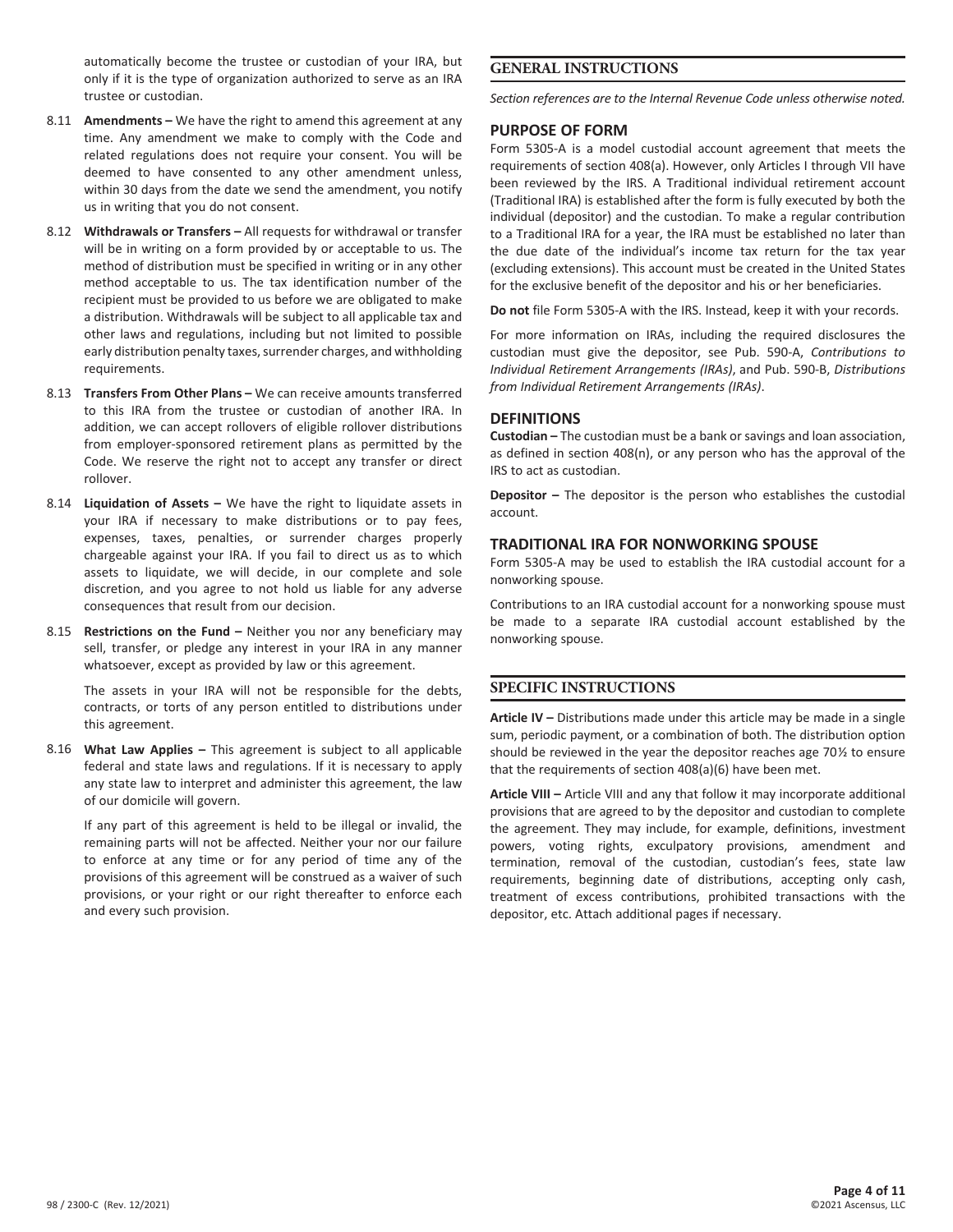# **DISCLOSURE STATEMENT**

#### **RIGHT TO REVOKE YOUR IRA**

You have the right to revoke your IRA within seven days of the receipt of the disclosure statement. If revoked, you are entitled to a full return of the contribution you made to your IRA. The amount returned to you would not include an adjustment for such items as sales commissions, administrative expenses, or fluctuation in market value. You may make this revocation only by mailing or delivering a written notice to the custodian at the address listed on the application.

If you send your notice by first class mail, your revocation will be deemed mailed as of the postmark date.

If you have any questions about the procedure for revoking your IRA, please call the custodian at the telephone number listed on the application.

#### **REQUIREMENTS OF AN IRA**

- A. **Cash Contributions –** Your contribution must be in cash, unless it is a rollover contribution.
- B. **Maximum Contribution –** The total amount you may contribute to an IRA for any taxable year cannot exceed the lesser of 100 percent of your compensation or \$6,000 for 2019 and 2020, with possible costof-living adjustments each year thereafter. If you also maintain a Roth IRA (i.e., an IRA subject to the limits of Internal Revenue Code Section (IRC Sec.) 408A), the maximum contribution to your Traditional IRAs is reduced by any contributions you make to your Roth IRAs. Your total annual contribution to all Traditional IRAs and Roth IRAs cannot exceed the lesser of the dollar amounts described above or 100 percent of your compensation.
- C. **Contribution Eligibility –** For tax years beginning before 2020, you are eligible to make a regular contribution to your IRA if you have compensation and have not attained age 70½ by the end of the taxable year for which the contribution is made. For 2020 and later tax years, you may make a regular contribution to your IRA at any age if you have compensation.
- D. **Catch-Up Contributions –** If you are age 50 or older by the close of the taxable year, you may make an additional contribution to your IRA. The maximum additional contribution is \$1,000 per year.
- E. **Nonforfeitability –** Your interest in your IRA is nonforfeitable.
- F. **Eligible Custodians –** The custodian of your IRA must be a bank, savings and loan association, credit union, or a person or entity approved by the Secretary of the Treasury.
- G. **Commingling Assets –** The assets of your IRA cannot be commingled with other property except in a common trust fund or common investment fund.
- H. **Life Insurance –** No portion of your IRA may be invested in life insurance contracts.
- I. **Collectibles –** You may not invest the assets of your IRA in collectibles (within the meaning of IRC Sec. 408(m)). A collectible is defined as any work of art, rug or antique, metal or gem, stamp or coin, alcoholic beverage, or other tangible personal property specified by the Internal Revenue Service (IRS). However, specially minted United States gold and silver coins, and certain state-issued coins are permissible investments. Platinum coins and certain gold, silver, platinum, or palladium bullion (as described in IRC Sec. 408(m)(3)) are also permitted as IRA investments.
- J. **Required Minimum Distributions –** You are required to take minimum distributions from your IRA at certain times in accordance with Treasury Regulation 1.408-8. Below is a summary of the IRA distribution rules.
- 1. If you were born before July 1, 1949, you are required to take a minimum distribution from your IRA for the year in which you reach age 70½ and for each year thereafter. You must take your first distribution by your required beginning date, which is April 1 of the year following the year you attain age 70½. If you were born on or after July 1, 1949, you are required to take a minimum distribution from your IRA for the year in which you reach age 72 and for each year thereafter. You must take your first distribution by your required beginning date, which is April 1 of the year following the year you attain age 72. The minimum distribution for any taxable year is equal to the amount obtained by dividing the account balance at the end of the prior year by the applicable divisor.
- 2. The applicable divisor generally is determined using the Uniform Lifetime Table provided by the IRS. If your spouse is your sole designated beneficiary for the entire calendar year, and is more than 10 years younger than you, the required minimum distribution is determined each year using the actual joint life expectancy of you and your spouse obtained from the Joint Life Expectancy Table provided by the IRS, rather than the life expectancy divisor from the Uniform Lifetime Table.

We reserve the right to do any one of the following by your required beginning date.

- (a) Make no distribution until you give us a proper withdrawal request
- (b) Distribute your entire IRA to you in a single sum payment
- (c) Determine your required minimum distribution each year based on your life expectancy calculated using the Uniform Lifetime Table, and pay those distributions to you until you direct otherwise

If you fail to remove a required minimum distribution, an additional penalty tax of 50 percent is imposed on the amount of the required minimum distribution that should have been taken but was not. You must file IRS Form 5329 along with your income tax return to report and remit any additional taxes to the IRS.

- K. **Beneficiary Distributions –** Upon your death, your beneficiaries are required to take distributions according to IRC Sec. 401(a)(9) and Treasury Regulation 1.408-8. These requirements are described below.
	- 1. **Death of IRA Owner Before January 1, 2020 –** Your designated beneficiary is determined based on the beneficiaries designated as of the date of your death, who remain your beneficiaries as of September 30 of the year following the year of your death.

If you die on or after your required beginning date, distributions must be made to your beneficiaries over the longer of the single life expectancy of your designated beneficiaries, or your remaining life expectancy. If a beneficiary other than a person or qualified trust as defined in the Treasury Regulations is named, you will be treated as having no designated beneficiary of your IRA for purposes of determining the distribution period. If there is no designated beneficiary of your IRA, distributions will commence using your single life expectancy, reduced by one in each subsequent year.

If you die before your required beginning date, the entire amount remaining in your account will, at the election of your designated beneficiaries, either

- (a) be distributed by December 31 of the year containing the fifth anniversary of your death, or
- (b) be distributed over the remaining life expectancy of your designated beneficiaries.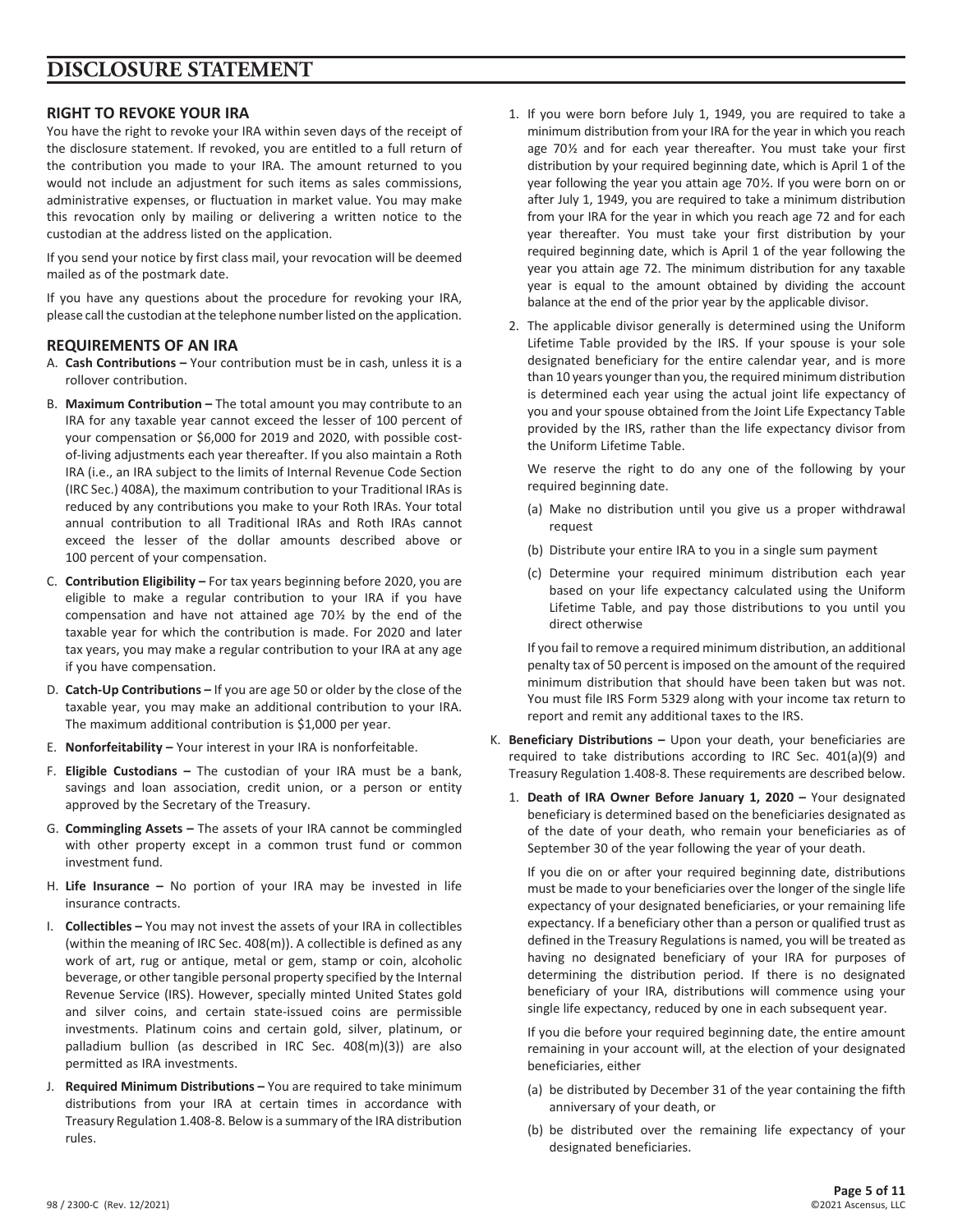If your spouse is your sole designated beneficiary, he or she must elect either option (a) or (b) by the earlier of December 31 of the year containing the fifth anniversary of your death, or December 31 of the year life expectancy payments would be required to begin. Your designated beneficiaries, other than a spouse who is the sole designated beneficiary, must elect either option (a) or (b) by December 31 of the year following the year of your death. If no election is made, distribution will be calculated in accordance with option (b). In the case of distributions under option (b), distributions must commence by December 31 of the year following the year of your death. Generally, if your spouse is the designated beneficiary, distributions need not commence until December 31 of the year you would have attained age 72 (age 70½ if you would have attained age 70½ before 2020), if later. If a beneficiary other than a person or qualified trust as defined in the Treasury Regulations is named, you will be treated as having no designated beneficiary of your IRA for purposes of determining the distribution period. If there is no designated beneficiary of your IRA, the entire IRA must be distributed by December 31 of the year containing the fifth anniversary of your death.

2. **Death of IRA Owner On or After January 1, 2020 –** The entire amount remaining in your account will generally be distributed by December 31 of the year containing the tenth anniversary of your death unless you have an eligible designated beneficiary or you have no designated beneficiary for purposes of determining a distribution period. This requirement applies to beneficiaries regardless of whether you die before, on, or after your required beginning date.

If your beneficiary is an eligible designated beneficiary, the entire amount remaining in your account may be distributed (in accordance with the Treasury Regulations) over the remaining life expectancy of your eligible designated beneficiary (or over a period not extending beyond the life expectancy of such beneficiary).

An eligible designated beneficiary is any designated beneficiary who is

- your surviving spouse,
- your child who has not reached the age of majority,
- disabled (A physician must determine that your impairment can be expected to result in death or to be of long, continued, and indefinite duration.),
- an individual who is not more than 10 years younger than you, or
- chronically ill (A chronically ill individual is someone who (1) is unable to perform (without substantial assistance from another individual) at least two activities of daily living for an indefinite period due to a loss of functional capacity, (2) has a level of disability similar to the level of disability described above requiring assistance with daily living based on loss of functional capacity, or (3) requires substantial supervision to protect the individual from threats to health and safety due to severe cognitive impairment.)

Note that certain trust beneficiaries (e.g., certain trusts for disabled and chronically ill individuals) may take distribution of the entire amount remaining in your account over the remaining life expectancy of the trust beneficiary.

Generally, life expectancy distributions to an eligible designated beneficiary must commence by December 31 of the year following the year of your death. However, if your spouse is the eligible designated beneficiary, distributions need not commence until December 31 of the year you would have attained age 72, if later. If your eligible designated beneficiary is your minor child, life expectancy payments must begin by December 31 of the year following the year of your death and continue until the child reaches the age of majority. Once the age of majority is reached, the beneficiary will have 10 years to deplete the account.

If a beneficiary other than a person (e.g., your estate, a charity, or a certain type of trust) is named, you will be treated as having no designated beneficiary of your IRA for purposes of determining the distribution period. If you die before your required beginning date and there is no designated beneficiary of your IRA, the entire IRA must be distributed by December 31 of the year containing the fifth anniversary of your death. If you die on or after your required beginning date and there is no designated beneficiary of your IRA, distributions will commence using your single life expectancy, reduced by one in each subsequent year.

A spouse who is the sole designated beneficiary of your entire IRA will be deemed to elect to treat your IRA as his or her own by either (1) making contributions to your IRA or (2) failing to timely remove a required minimum distribution from your IRA. Regardless of whether or not the spouse is the sole designated beneficiary of your IRA, a spouse beneficiary may roll over his or her share of the assets to his or her own IRA.

If we so choose, for any reason (e.g., due to limitations of our charter or bylaws), we may require that a beneficiary of a deceased IRA owner take total distribution of all IRA assets by December 31 of the year following the year of death.

If your beneficiary fails to remove a required minimum distribution after your death, an additional penalty tax of 50 percent is imposed on the amount of the required minimum distribution that should have been taken but was not. Your beneficiary must file IRS Form 5329 along with his or her income tax return to report and remit any additional taxes to the IRS.

L. **Qualifying Longevity Annuity Contracts and RMDs –** A qualifying longevity annuity contract (QLAC) is a deferred annuity contract that, among other requirements, must guarantee lifetime income starting no later than age 85. The total premiums paid to QLACs in your IRAs must not exceed 25 percent (up to \$125,000) of the combined value of your IRAs (excluding Roth IRAs). The \$125,000 limit is subject to cost-of-living adjustments each year.

When calculating your RMD, you may reduce the prior year end account value by the value of QLACs that your IRA holds as investments.

For more information on QLACs, you may wish to refer to the IRS website at www.irs.gov.

M. **Waiver of 2020 RMD –** In spite of the general rules described above, if you are an IRA owner age 70½ or older, you are not required to remove an RMD for calendar year 2020. This RMD waiver also applies to IRA owners who attained age 70½ in 2019 but did not take their first RMD before January 1, 2020. In addition, no beneficiary life expectancy payments are required for calendar year 2020. If the fiveyear rule applies to an IRA with respect to any decedent, the five-year period is determined without regard to calendar year 2020. For example, if an IRA owner died in 2017, the beneficiary's five-year period ends in 2023 instead of 2022.

#### **INCOME TAX CONSEQUENCES OF ESTABLISHING AN IRA**

A. **IRA Deductibility –** If you are eligible to contribute to your IRA, the amount of the contribution for which you may take a tax deduction will depend upon whether you (or, in some cases, your spouse) are an active participant in an employer-sponsored retirement plan. If you (and your spouse, if married) are not an active participant, your entire IRA contribution will be deductible. If you are an active participant (or are married to an active participant), the deductibility of your IRA contribution will depend on your modified adjusted gross income (MAGI) and your tax filing status for the tax year for which the contribution was made. MAGI is determined on your income tax return using your adjusted gross income but disregarding any deductible IRA contribution and certain other deductions and exclusions.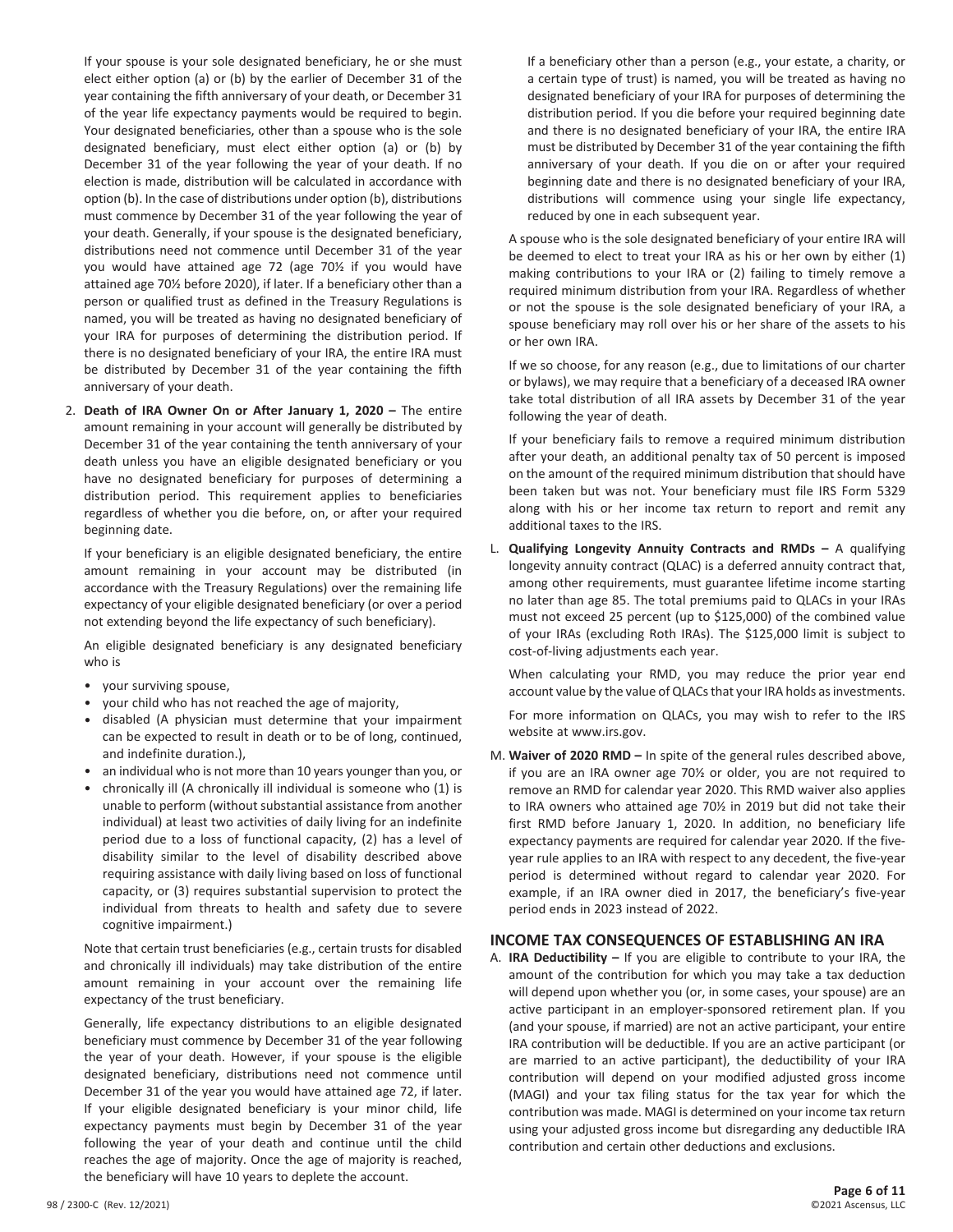**Definition of Active Participant.** Generally, you will be an active participant if you are covered by one or more of the following employer-sponsored retirement plans.

- 1. Qualified pension, profit sharing, 401(k), or stock bonus plan
- 2. Qualified annuity plan of an employer
- 3. Simplified employee pension (SEP) plan
- 4. Retirement plan established by the federal government, a state, or a political subdivision (except certain unfunded deferred compensation plans under IRC Sec. 457)
- 5. Tax-sheltered annuity for employees of certain tax-exempt organizations or public schools
- 6. Plan meeting the requirements of IRC Sec. 501(c)(18)
- 7. Savings incentive match plan for employees of small employers (SIMPLE) IRA plan or a SIMPLE 401(k) plan

If you do not know whether your employer maintains one of these plans or whether you are an active participant in a plan, check with your employer or your tax advisor. Also, the IRS Form W-2, *Wage and Tax Statement*, that you receive at the end of the year from your employer will indicate whether you are an active participant.

If you are an active participant, are single, and have MAGI within the applicable phase-out range listed below, the deductible amount of your contribution is determined as follows. (1) Begin with the appropriate phase-out range maximum for the applicable year (specified below) and subtract your MAGI; (2) divide this total by the difference between the phase-out maximum and minimum; and (3) multiply this number by the maximum allowable contribution for the applicable year, including catch-up contributions if you are age 50 or older. The resulting figure will be the maximum IRA deduction you may take. For example, if you are age 30 with MAGI of \$66,000 in 2020, your maximum deductible contribution is \$5,400 (the 2020 phase-out range maximum of \$75,000 minus your MAGI of \$66,000, divided by the difference between the maximum and minimum phase-out range limits of \$10,000, and multiplied by the contribution limit of \$6,000).

If you are an active participant, are married to an active participant and you file a joint income tax return, and have MAGI within the applicable phase-out range listed below, the deductible amount of your contribution is determined as follows. (1) Begin with the appropriate phase-out maximum for the applicable year (specified below) and subtract your MAGI; (2) divide this total by the difference between the phase-out range maximum and minimum; and (3) multiply this number by the maximum allowable contribution for the applicable year, including catch-up contributions if you are age 50 or older. The resulting figure will be the maximum IRA deduction you may take. For example, if you are age 30 with MAGI of \$107,000 in 2020, your maximum deductible contribution is \$5,100 (the 2020 phase-out maximum of \$124,000 minus your MAGI of \$107,000, divided by the difference between the maximum and minimum phase-out limits of \$20,000, and multiplied by the contribution limit of \$6,000).

If you are an active participant, are married and you file a separate income tax return, your MAGI phase-out range is generally \$0–\$10,000. However, if you lived apart for the entire tax year, you are treated as a single filer.

| <b>Tax Year</b> | <b>Joint Filers</b><br>Phase-Out Range* | <b>Single Taxpayers</b><br>Phase-Out Range* |
|-----------------|-----------------------------------------|---------------------------------------------|
|                 | (minimum)(maximum)                      | (minimum)(maximum)                          |
| 2013            | \$95,000-115,000                        | \$59,000-69,000                             |
| 2014            | \$96,000-116,000                        | \$60,000-70,000                             |
| 2015            | \$98,000-118,000                        | \$61,000-71,000                             |
| 2016            | \$98,000-118,000                        | \$61,000-71,000                             |
| 2017            | \$99,000-119,000                        | \$62,000-72,000                             |
| 2018            | \$101,000-121,000                       | \$63,000-73,000                             |
| 2019            | \$103,000-123,000                       | \$64,000-74,000                             |
| 2020            | \$104,000-124,000                       | \$65,000-75,000                             |

\*MAGI limits are subject to cost-of-living adjustments each year.

The MAGI phase-out range for an individual that is not an active participant, but is married to an active participant, is \$193,000–\$203,000 (for 2019) and \$196,000–\$206,000 (for 2020). This limit is also subject to cost-of-living increases for tax years after 2020. If you are not an active participant in an employer-sponsored retirement plan, are married to someone who is an active participant, and you file a joint income tax return with MAGI between the applicable phase-out range for the year, your maximum deductible contribution is determined as follows. (1) Begin with the appropriate MAGI phase-out maximum for the year and subtract your MAGI; (2) divide this total by the difference between the phase-out range maximum and minimum; and (3) multiply this number by the maximum allowable contribution for the applicable year, including catch-up contributions if you are age 50 or older. The resulting figure will be the maximum IRA deduction you may take.

You must round the resulting deduction to the next highest \$10 if the number is not a multiple of 10. If your resulting deduction is between \$0 and \$200, you may round up to \$200.

B. **Contribution Deadline –** The deadline for making an IRA contribution is your tax return due date (not including extensions). You may designate a contribution as a contribution for the preceding taxable year in a manner acceptable to us. For example, if you are a calendaryear taxpayer and you make your IRA contribution on or before your tax filing deadline, your contribution is considered to have been made for the previous tax year if you designate it as such.

If you are a member of the Armed Forces serving in a combat zone, hazardous duty area, or contingency operation, you may have an extended contribution deadline of 180 days after the last day served in the area. In addition, your contribution deadline for a particular tax year is also extended by the number of days that remained to file that year's tax return as of the date you entered the combat zone. This additional extension to make your IRA contribution cannot exceed the number of days between January 1 and your tax filing deadline, not including extensions.

- C. **Tax Credit for Contributions –** You may be eligible to receive a tax credit for your Traditional IRA contributions. This credit will be allowed in addition to any tax deduction that may apply, and may not exceed \$1,000 in a given year. You may be eligible for this tax credit if you are
	- age 18 or older as of the close of the taxable year,
	- not a dependent of another taxpayer, and
	- not a full-time student.

The credit is based upon your income (see chart below), and will range from 0 to 50 percent of eligible contributions. In order to determine the amount of your contributions, add all of the contributions made to your Traditional IRA and reduce these contributions by any distributions that you have taken during the testing period. The testing period begins two years prior to the year for which the credit is sought and ends on the tax return due date (including extensions) for the year for which the credit is sought. In order to determine your tax credit, multiply the applicable percentage from the chart below by the amount of your contributions that do not exceed \$2,000.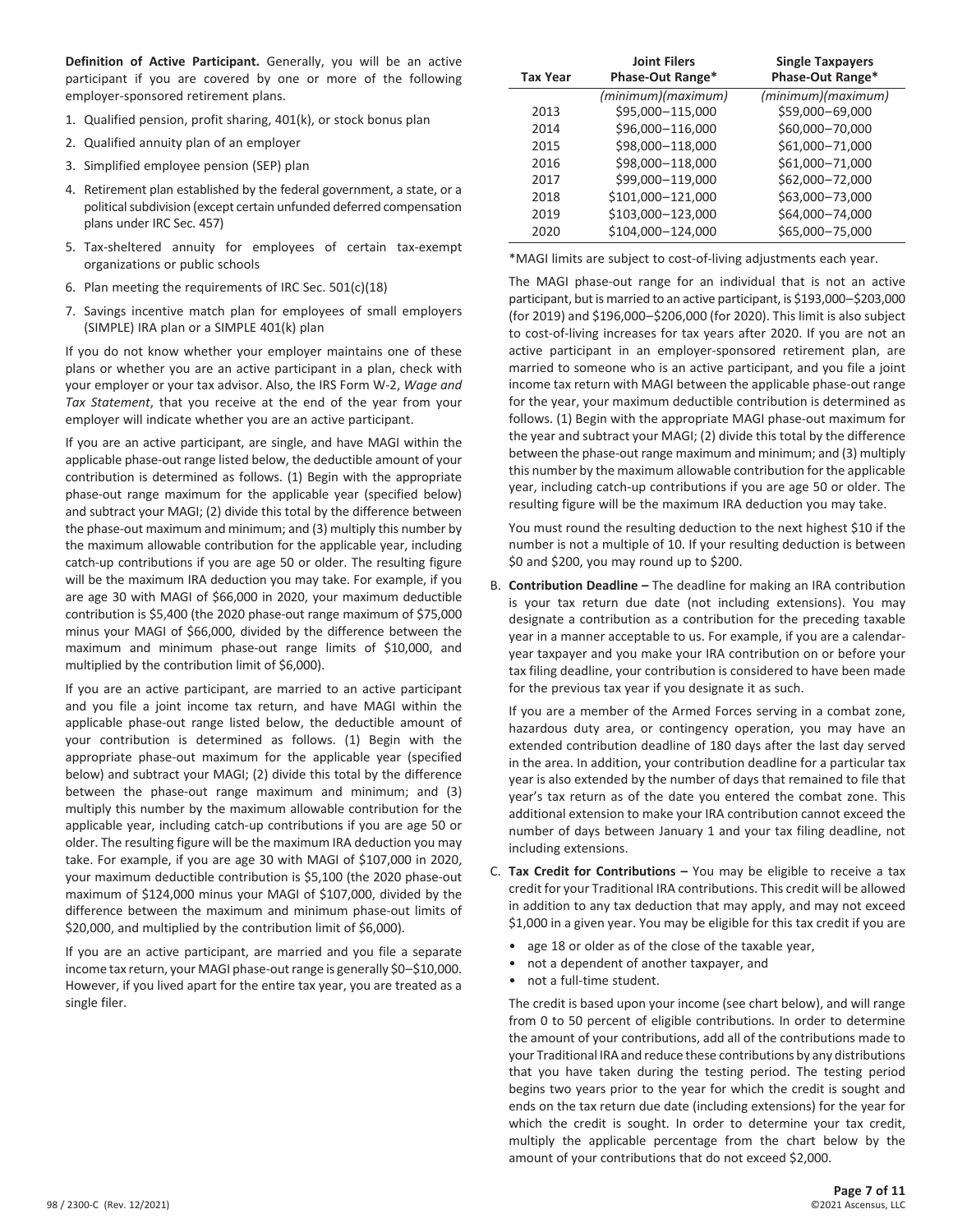| 2019 Adjusted Gross Income* |                        |                           |                          |
|-----------------------------|------------------------|---------------------------|--------------------------|
| Joint<br>Return             | Head of a<br>Household | <b>All Other</b><br>Cases | Applicable<br>Percentage |
| $$1 - 38,500$               | $$1 - 28,875$          | $$1 - 19,250$             | 50                       |
| \$38,501-41,500             | \$28,876-31,125        | \$19,251-20,750           | 20                       |
| \$41,501-64,000             | \$31,126-48,000        | \$20,751-32,000           | 10                       |
| Over \$64,000               | Over \$48,000          | Over \$32,000             | 0                        |

| 2020 Adjusted Gross Income* |                        |                           |                          |
|-----------------------------|------------------------|---------------------------|--------------------------|
| Joint<br>Return             | Head of a<br>Household | <b>All Other</b><br>Cases | Applicable<br>Percentage |
| $$1 - 39,000$               | $$1 - 29,250$          | $$1 - 19,500$             | 50                       |
| \$39,001-42,500             | \$29,251-31,875        | \$19,501-21,250           | 20                       |
| \$42,501-65,000             | \$31,876-48,750        | \$21,251-32,500           | 10                       |
| Over \$65,000               | Over \$48,750          | Over \$32,500             | O                        |

\*Adjusted gross income (AGI) includes foreign earned income and income from Guam, America Samoa, North Mariana Islands, and Puerto Rico. AGI limits are subject to cost-of-living adjustments each year.

- D. **Excess Contributions –** An excess contribution is any amount that is contributed to your IRA that exceeds the amount that you are eligible to contribute. If the excess is not corrected timely, an additional penalty tax of six percent will be imposed upon the excess amount. The procedure for correcting an excess is determined by the timeliness of the correction as identified below.
	- 1. **Removal Before Your Tax Filing Deadline.** An excess contribution may be corrected by withdrawing the excess amount, along with the earnings attributable to the excess, before your tax filing deadline, including extensions, for the year for which the excess contribution was made. An excess withdrawn under this method is not taxable to you, but you must include the earnings attributable to the excess in your taxable income in the year in which the contribution was made. The six percent excess contribution penalty tax will be avoided.
	- 2. **Removal After Your Tax Filing Deadline.** If you are correcting an excess contribution after your tax filing deadline, including extensions, remove only the amount of the excess contribution. The six percent excess contribution penalty tax will be imposed on the excess contribution for each year it remains in the IRA. An excess withdrawal under this method will only be taxable to you if the total contributions made in the year of the excess exceed the annual applicable contribution limit.
	- 3. **Carry Forward to a Subsequent Year.** If you do not withdraw the excess contribution, you may carry forward the contribution for a subsequent tax year. To do so, you under-contribute for that tax year and carry the excess contribution amount forward to that year on your tax return. The six percent excess contribution penalty tax will be imposed on the excess amount for each year that it remains as an excess contribution at the end of the year.

You must file IRS Form 5329 along with your income tax return to report and remit any additional taxes to the IRS.

- E. **Tax-Deferred Earnings –** The investment earnings of your IRA are not subject to federal income tax until distributions are made (or, in certain instances, when distributions are deemed to be made).
- F. **Nondeductible Contributions –** You may make nondeductible contributions to your IRA to the extent that deductible contributions are not allowed. The sum of your deductible and nondeductible IRA contributions cannot exceed your contribution limit (the lesser of the allowable contribution limit described previously, or 100 percent of compensation). You may elect to treat deductible IRA contributions as nondeductible contributions.

If you make nondeductible contributions for a particular tax year, you must report the amount of the nondeductible contribution along with your income tax return using IRS Form 8606. Failure to file IRS Form 8606 will result in a \$50 per failure penalty.

If you overstate the amount of designated nondeductible contributions for any taxable year, you are subject to a \$100 penalty unless reasonable cause for the overstatement can be shown.

G. **Taxation of Distributions –** The taxation of IRA distributions depends on whether or not you have ever made nondeductible IRA contributions. If you have only made deductible contributions, all IRA distribution amounts will be included in income.

If you have ever made nondeductible contributions to any IRA, the following formula must be used to determine the amount of any IRA distribution excluded from income.

| (Aggregate Nondeductible Contributions) |                               |
|-----------------------------------------|-------------------------------|
| x (Amount Withdrawn)                    |                               |
|                                         | = Amount Excluded From Income |

Aggregate IRA Balance **NOTE:** Aggregate nondeductible contributions include all nondeductible

contributions made by you through the end of the year of the distribution that have not previously been withdrawn and excluded from income. Also note that the aggregate IRA balance includes the total balance of all of your Traditional and SIMPLE IRAs as of the end of the year of distribution and any distributions occurring during the year.

- H. **Income Tax Withholding –** Any withdrawal from your IRA is subject to federal income tax withholding. You may, however, elect not to have withholding apply to your IRA withdrawal. If withholding is applied to your withdrawal, not less than 10 percent of the amount withdrawn must be withheld.
- I. **Early Distribution Penalty Tax –** If you receive an IRA distribution before you attain age 59½, an additional early distribution penalty tax of 10 percent will apply to the taxable amount of the distribution unless one of the following exceptions apply. **1) Death.** After your death, payments made to your beneficiary are not subject to the 10 percent early distribution penalty tax. **2) Disability.** If you are disabled at the time of distribution, you are not subject to the additional 10 percent early distribution penalty tax. In order to be disabled, a physician must determine that your impairment can be expected to result in death or to be of long, continued, and indefinite duration. **3) Substantially equal periodic payments.** You are not subject to the additional 10 percent early distribution penalty tax if you are taking a series of substantially equal periodic payments (at least annual payments) over your life expectancy or the joint life expectancy of you and your beneficiary. You must continue these payments for the longer of five years or until you reach age 59½. **4) Unreimbursed medical expenses.** If you take payments to pay for unreimbursed medical expenses that exceed a specified percentage of your adjusted gross income, you will not be subject to the 10 percent early distribution penalty tax. For further detailed information and effective dates you may obtain IRS Publication 590-B, *Distributions from Individual Retirement Arrangements (IRAs)*, from the IRS. The medical expenses may be for you, your spouse, or any dependent listed on your tax return. **5) Health insurance premiums.** If you are unemployed and have received unemployment compensation for 12 consecutive weeks under a federal or state program, you may take payments from your IRA to pay for health insurance premiums without incurring the 10 percent early distribution penalty tax. **6) Higher education expenses.** Payments taken for certain qualified higher education expenses for you, your spouse, or the children or grandchildren of you or your spouse, will not be subject to the 10 percent early distribution penalty tax. **7) First-time homebuyer.** You may take payments from your IRA to use toward qualified acquisition costs of buying or building a principal residence. The amount you may take for this reason may not exceed a lifetime maximum of \$10,000. The payment must be used for qualified acquisition costs within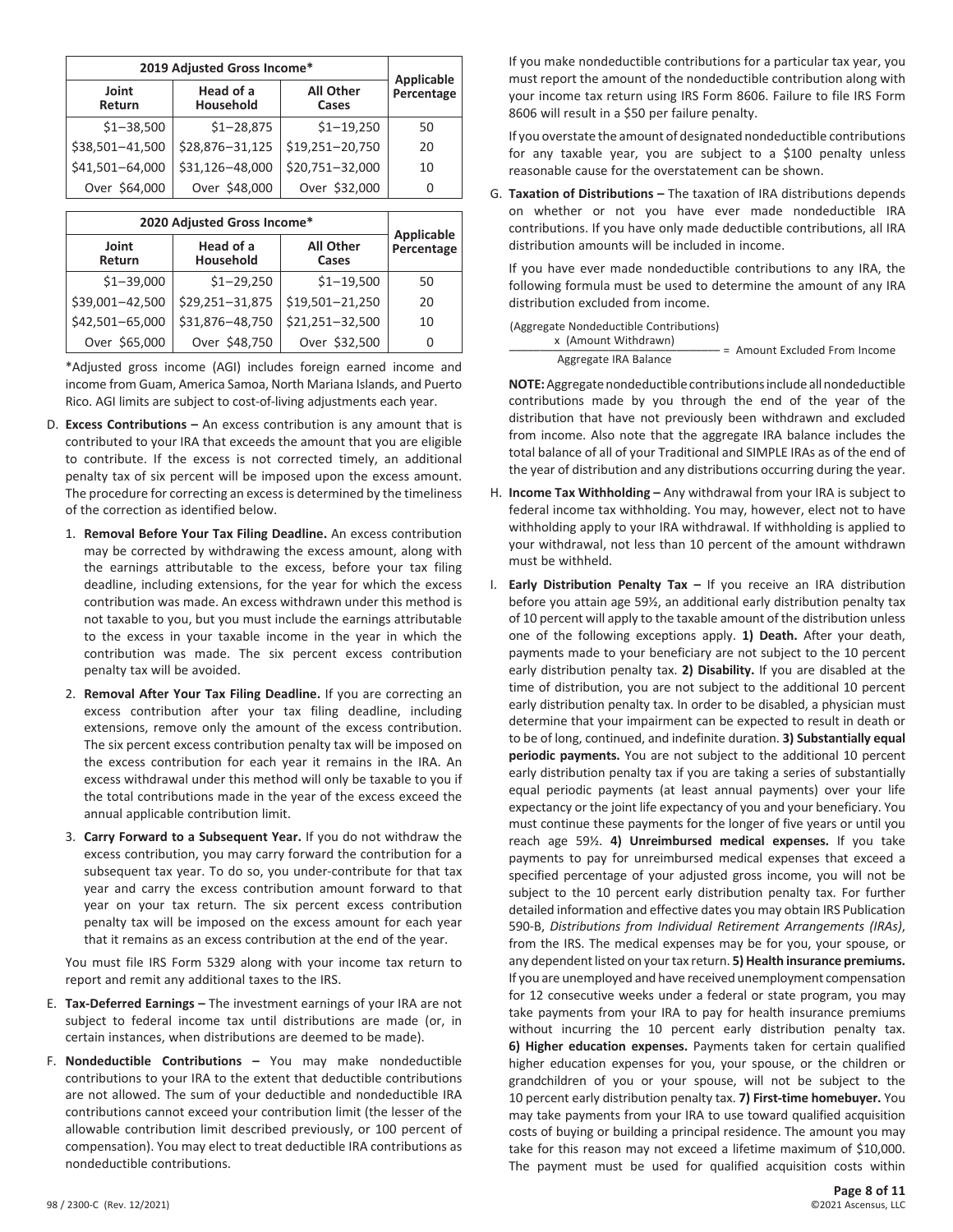120 days of receiving the distribution. **8) IRS levy.** Payments from your IRA made to the U.S. government in response to a federal tax levy are not subject to the 10 percent early distribution penalty tax. **9) Qualified reservist distributions.** If you are a qualified reservist member called to active duty for more than 179 days or an indefinite period, the payments you take from your IRA during the active duty period are not subject to the 10 percent early distribution penalty tax. **10) Qualified birth or adoption.** Payments from your IRA for the birth of your child or the adoption of an eligible adoptee will not be subject to the 10 percent early distribution penalty tax if the distribution is taken during the one-year period beginning on the date of birth of your child or the date on which your legal adoption of an eligible adoptee is finalized. An eligible adoptee means any individual (other than your spouse's child) who has not attained age 18 or is physically or mentally incapable of self-support. The aggregate amount you may take for this reason may not exceed \$5,000 for each birth or adoption.

You must file IRS Form 5329 along with your income tax return to the IRS to report and remit any additional taxes or to claim a penalty tax exception.

- J. **Rollovers and Conversions –** Your IRA may be rolled over to another IRA, SIMPLE IRA, or an eligible employer-sponsored retirement plan of yours, may receive rollover contributions, or may be converted to a Roth IRA, provided that all of the applicable rollover and conversion rules are followed. Rollover is a term used to describe a movement of cash or other property to your IRA from another IRA, or from your employer's qualified retirement plan, 403(a) annuity, 403(b) taxsheltered annuity, 457(b) eligible governmental deferred compensation plan, or federal Thrift Savings Plan. The amount rolled over is not subject to taxation or the additional 10 percent early distribution penalty tax. Conversion is a term used to describe the movement of Traditional IRA assets to a Roth IRA. A conversion generally is a taxable event. The general rollover and conversion rules are summarized below. These transactions are often complex. If you have any questions regarding a rollover or conversion, please see a competent tax advisor.
	- 1. **Traditional IRA-to-Traditional IRA Rollovers.** Assets distributed from your Traditional IRA may be rolled over to the same Traditional IRA or another Traditional IRA of yours if the requirements of IRC Sec. 408(d)(3) are met. A proper IRA-to-IRA rollover is completed if all or part of the distribution is rolled over not later than 60 days after the distribution is received. In the case of a distribution for a first-time homebuyer where there was a delay or cancellation of the purchase, the 60-day rollover period may be extended to 120 days.

You are permitted to roll over only one distribution from an IRA (Traditional, Roth, or SIMPLE) in a 12-month period, regardless of the number of IRAs you own. A distribution may be rolled over to the same IRA or to another IRA that is eligible to receive the rollover. For more information on rollover limitations, you may wish to obtain IRS Publication 590-B, *Distributions from Individual Retirement Arrangements (IRAs)*, from the IRS or refer to the IRS website at www.irs.gov.

2. **SIMPLE IRA-to-Traditional IRA Rollovers.** Assets distributed from your SIMPLE IRA may be rolled over to your Traditional IRA without IRS penalty tax provided two years have passed since you first participated in a SIMPLE IRA plan sponsored by your employer. As with Traditional IRA-to-Traditional IRA rollovers, the requirements of IRC Sec. 408(d)(3) must be met. A proper SIMPLE IRA-to-IRA rollover is completed if all or part of the distribution is rolled over not later than 60 days after the distribution is received.

You are permitted to roll over only one distribution from an IRA (Traditional, Roth, or SIMPLE) in a 12-month period, regardless of the number of IRAs you own. A distribution may be rolled over to the same IRA or to another IRA that is eligible to receive the rollover. For more information on rollover limitations, you may wish to obtain IRS Publication 590-B, *Distributions from Individual Retirement Arrangements (IRAs)*, from the IRS or refer to the IRS website at www.irs.gov.

3. **Employer-Sponsored Retirement Plan-to-Traditional IRA Rollovers.**  You may roll over, directly or indirectly, any eligible rollover distribution from an eligible employer-sponsored retirement plan. An eligible rollover distribution is defined generally as any distribution from a qualified retirement plan, 403(a) annuity, 403(b) tax-sheltered annuity, 457(b) eligible governmental deferred compensation plan, or federal Thrift Savings Plan unless it is a required minimum distribution, hardship distribution, part of a certain series of substantially equal periodic payments, corrective distributions of excess contributions, excess deferrals, excess annual additions and any income allocable to the excess, deemed loan distribution, dividends on employer securities, the cost of life insurance coverage, or a distribution of Roth elective deferrals from a 401(k), 403(b), governmental 457(b), or federal Thrift Savings Plan.

If you elect to receive your rollover distribution prior to placing it in an IRA, thereby conducting an indirect rollover, your plan administrator generally will be required to withhold 20 percent of your distribution as a payment of income taxes. When completing the rollover, you may make up out of pocket the amount withheld, and roll over the full amount distributed from your employersponsored retirement plan. To qualify as a rollover, your eligible rollover distribution generally must be rolled over to your IRA not later than 60 days after you receive the distribution. In the case of a plan loan offset due to plan termination or severance from employment, the deadline for completing the rollover is your tax return due date (including extensions) for the year in which the offset occurs. Alternatively, you may claim the withheld amount as income, and pay the applicable income tax, and if you are under age 59½, the 10 percent early distribution penalty tax (unless an exception to the penalty applies).

As an alternative to the indirect rollover, your employer generally must give you the option to directly roll over your employersponsored retirement plan balance to an IRA. If you elect the direct rollover option, your eligible rollover distribution will be paid directly to the IRA (or other eligible employer-sponsored retirement plan) that you designate. The 20 percent withholding requirements do not apply to direct rollovers.

- 4. **Beneficiary Rollovers From Employer-Sponsored Retirement Plans.** If you are a spouse or nonspouse beneficiary of a deceased employer-sponsored retirement plan participant, or the trustee of an eligible type of trust named as beneficiary of such participant, you may directly roll over inherited assets from a qualified retirement plan, 403(a) annuity, 403(b) tax-sheltered annuity, or 457(b) eligible governmental deferred compensation plan to an inherited IRA, as permitted by the IRS. The IRA must be maintained as an inherited IRA, subject to the beneficiary distribution requirements.
- 5. **Traditional IRA-to-SIMPLE IRA Rollovers.** Assets distributed from your Traditional IRA may be rolled over to a SIMPLE IRA if the requirements of IRC Sec. 408(d)(3) are met and two years have passed since you first participated in a SIMPLE IRA plan sponsored by your employer. A proper Traditional IRA-to-SIMPLE IRA rollover is completed if all or part of the distribution is rolled over not later than 60 days after the distribution is received. In the case of a distribution for a first-time homebuyer where there was a delay or cancellation of the purchase, the 60-day rollover period may be extended to 120 days.

You are permitted to roll over only one distribution from an IRA (Traditional, Roth, or SIMPLE) in a 12-month period, regardless of the number of IRAs you own. A distribution may be rolled over to the same IRA or to another IRA that is eligible to receive the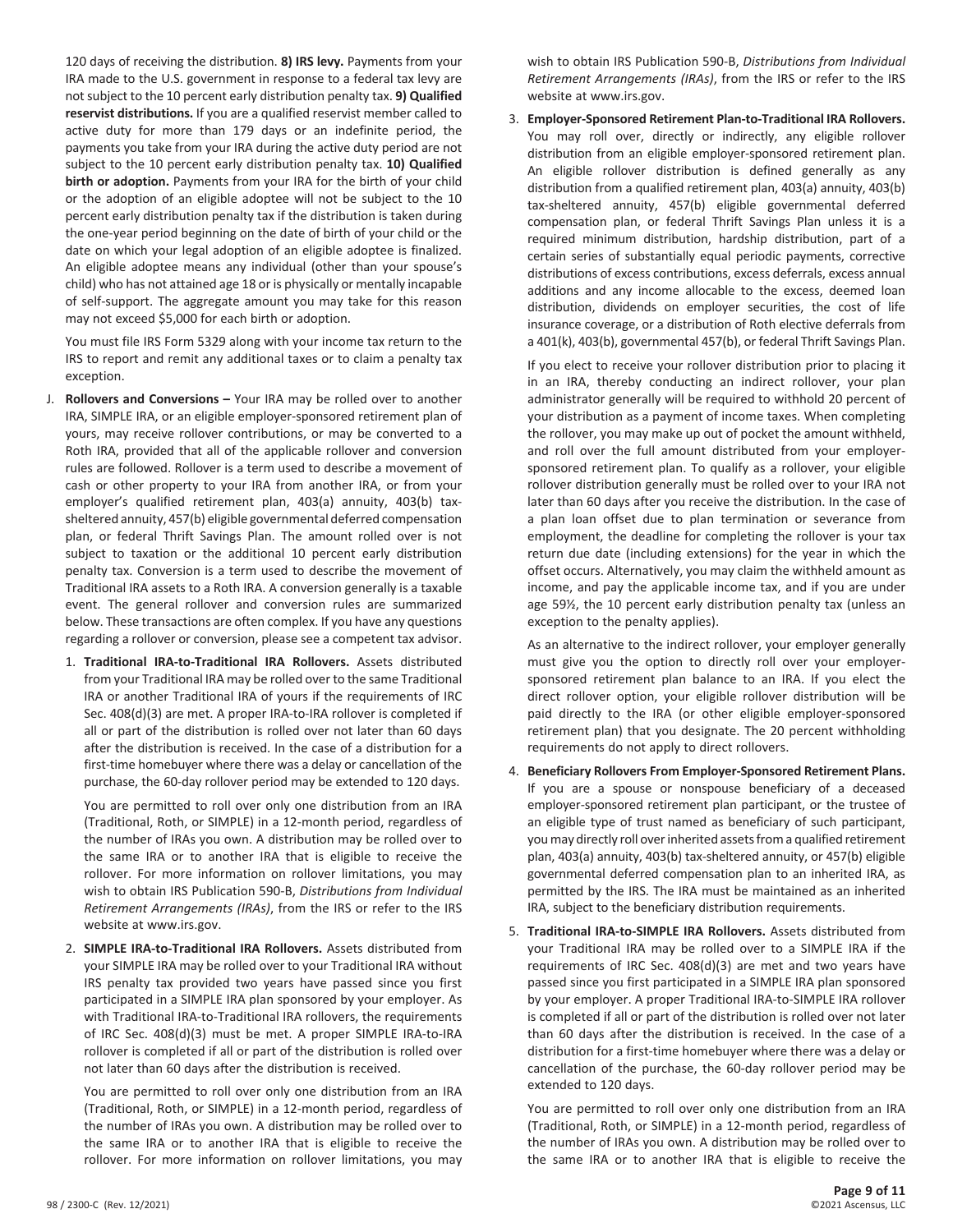rollover. For more information on rollover limitations, you may obtain IRS Publication 590-B, *Distributions from Individual Retirement Arrangements (IRAs)*, from the IRS or refer to the IRS website at www.irs.gov.

- 6. **Traditional IRA-to-Employer-Sponsored Retirement Plan Rollovers.**  You may roll over, directly or indirectly, any taxable eligible rollover distribution from an IRA to your qualified retirement plan, 403(a) annuity, 403(b) tax-sheltered annuity, or 457(b) eligible governmental deferred compensation plan as long as the employersponsored retirement plan accepts such rollover contributions.
- 7. **Traditional IRA-to-Roth IRA Conversions.** If you convert to a Roth IRA, the amount of the conversion from your Traditional IRA to your Roth IRA will be treated as a distribution for income tax purposes, and is includible in your gross income (except for any nondeductible contributions). Although the conversion amount generally is included in income, the 10 percent early distribution penalty tax will not apply to conversions from a Traditional IRA to a Roth IRA, regardless of whether you qualify for any exceptions to the 10 percent penalty tax. If you are required to take a required minimum distribution for the year, you must remove your required minimum distribution before converting your Traditional IRA.
- 8. **Qualified HSA Funding Distribution.** If you are eligible to contribute to a health savings account (HSA), you may be eligible to take a one-time tax-free qualified HSA funding distribution from your IRA and directly deposit it to your HSA. The amount of the qualified HSA funding distribution may not exceed the maximum HSA contribution limit in effect for the type of high deductible health plan coverage (i.e., single or family coverage) that you have at the time of the deposit, and counts toward your HSA contribution limit for that year. For further detailed information, you may wish to obtain IRS Publication 969, *Health Savings Accounts and Other Tax-Favored Health Plans*.
- 9. **Rollovers of Settlement Payments From Bankrupt Airlines.** If you are a qualified airline employee who has received a qualified airline settlement payment from a commercial airline carrier under the approval of an order of a federal bankruptcy court, you are allowed to roll over up to 90 percent of the proceeds into your Traditional IRA within 180 days after receipt of such amount, or by a later date if extended by federal law. If you make such a rollover contribution, you may exclude the amount rolled over from your gross income in the taxable year in which the airline settlement payment was paid to you. For further detailed information and effective dates you may obtain IRS Publication 590-A, *Contributions to Individual Retirement Arrangements (IRAs)*, from the IRS or refer to the IRS website at www.irs.gov.
- 10.**Rollovers of Exxon Valdez Settlement Payments.** If you receive a qualified settlement payment from Exxon Valdez litigation, you may roll over the amount of the settlement, up to \$100,000, reduced by the amount of any qualified Exxon Valdez settlement income previously contributed to a Traditional or Roth IRA or eligible retirement plan in prior taxable years. You will have until your tax return due date (not including extensions) for the year in which the qualified settlement income is received to make the rollover contribution. To obtain more information on this type of rollover, you may wish to visit the IRS website at www.irs.gov.
- 11.**Rollover of IRS Levy.** If you receive a refund of eligible retirement plan assets that had been wrongfully levied, you may roll over the amount returned up until your tax return due date (not including extensions) for the year in which the money was returned.
- 12.**Repayment of Qualified Birth or Adoption Distribution.** If you have taken a qualified birth or adoption distribution, you may generally repay all or a portion of the aggregate amount of such distribution to an IRA, as permitted by the IRS. For further

information, you may wish to obtain IRS Publication 590-A, C*ontributions to Individual Retirement Arrangements (IRAs)*, by visiting www.irs.gov on the Internet.

- 13.**Written Election.** At the time you make a rollover to an IRA, you must designate in writing to the custodian your election to treat that contribution as a rollover. Once made, the rollover election is irrevocable.
- K. **Transfer Due to Divorce –** If all or any part of your IRA is awarded to your spouse or former spouse in a divorce or legal separation proceeding, the amount so awarded will be treated as the spouse's IRA (and may be transferred pursuant to a court-approved divorce decree or written legal separation agreement to another IRA of your spouse), and will not be considered a taxable distribution to you. A transfer is a tax-free direct movement of cash and/or property from one Traditional IRA to another.
- L. **Recharacterizations –** If you make a contribution to a Traditional IRA and later recharacterize either all or a portion of the original contribution to a Roth IRA along with net income attributable, you may elect to treat the original contribution as having been made to the Roth IRA. The same methodology applies when recharacterizing a contribution from a Roth IRA to a Traditional IRA. The deadline for completing a recharacterization is your tax filing deadline (including any extensions) for the year for which the original contribution was made. You may not recharacterize a Roth IRA conversion.

#### **LIMITATIONS AND RESTRICTIONS**

- A. **SEP Plans –** Under a simplified employee pension (SEP) plan that meets the requirements of IRC Sec. 408(k), your employer may make contributions to your IRA. Your employer is required to provide you with information that describes the terms of your employer's SEP plan.
- B. **Spousal IRA –** For contributions made for tax years beginning before 2020, if you are married and have compensation, you may contribute to an IRA established for the benefit of your spouse for any year prior to the year your spouse turns age 70½, regardless of whether or not your spouse has compensation. For contributions made for 2020 and later tax years, you may contribute to an IRA established for the benefit of your spouse regardless of your spouse's age, if you are married and have compensation. You may make these spousal contributions even if you are age 70½ or older. You must file a joint income tax return for the year for which the contribution is made.

The amount you may contribute to your IRA and your spouse's IRA is the lesser of 100 percent of your combined eligible compensation or \$12,000 for 2019 and 2020. This amount may be increased with costof-living adjustments each year. However, you may not contribute more than the individual contribution limit to each IRA.

If your spouse is age 50 or older by the close of the taxable year, and is otherwise eligible, you may make an additional contribution to your spouse's IRA. The maximum additional contribution is \$1,000 per year.

- C. **Deduction of Rollovers and Transfers –** A deduction is not allowed for rollover or transfer contributions.
- D. **Gift Tax –** Transfers of your IRA assets to a beneficiary made during your life and at your request may be subject to federal gift tax under IRC Sec. 2501.
- E. **Special Tax Treatment –** Capital gains treatment and 10-year income averaging authorized by IRC Sec. 402 do not apply to IRA distributions.
- F. **Prohibited Transactions –** If you or your beneficiary engage in a prohibited transaction with your IRA, as described in IRC Sec. 4975, your IRA will lose its tax-deferred status, and you must include the value of your account in your gross income for that taxable year. The following transactions are examples of prohibited transactions with